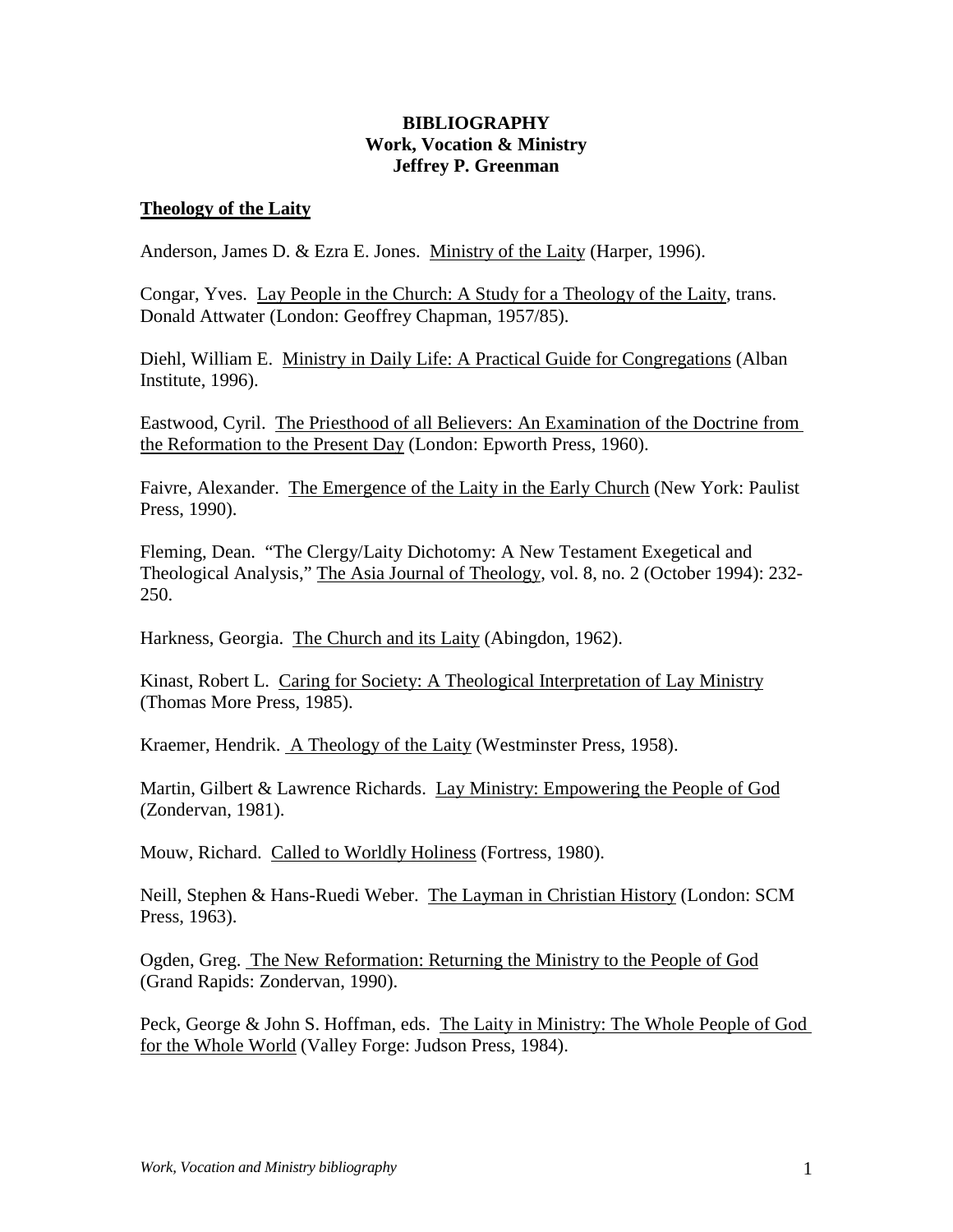Radamacher, William. Lay Ministry: A Theological, Spiritual and Pastoral Handbook (New York: Crossroads, 1991).

Rowthorn, Anne. The Liberation of the Laity (Wilton, CT: Morehouse-Barlow, 1986).

Stevens, R. Paul. Liberating the Laity (Downers Grove, IL: InterVarsity Press, 1985).

\_\_\_\_\_. The Equippers Guide to Every Member Ministry (Downers Grove, IL: InterVarsity Press, 1992).

Tillapaugh, Frank. Unleashing the Church (Ventura, CA: Regal Publications, 1982).

van Engen, Charles. God's Missionary People: Rethinking the Purpose of the Local Church (Grand Rapids: Baker, 1991).

Yoder, John Howard. The Fullness of Christ: Paul's Vision of Universal Ministry (Elgin, IN: Brethern Press, 1987).

# **Professions**

Allegretti, Joseph. The Lawyer's Calling: Christian Faith and Legal Practice (Paulist, 1996).

Hall, Cameron P. Lay Action—The Church's Third Force: A Strategy for Enabling Lay Ministry in Secular Institutions (Friendship Press, 1974).

Klingaman, Patrick. Thank God It's Monday: Making Business Your Ministry (Victor Books, 1996).

Hoitenga, Dewey J. "Christianity and the Professions," Christian Scholar's Review 10/4 (1981): 296-309.

Kraybill, Donald B. & Phyllis Pellman Good, eds. Perils of Professionalism: Essays on Christian Faith and Professionalism (Herald Press, 1992).

Mohrmann, Margaret. Medicine as Ministry: Reflections on Suffering, Ethics and Hope (Pilgrim Press, 1995).

Novak, Michael. Business as a Calling: Work and The Examined Life (Simon & Shuster, 1996).

Stevens, R. Paul, "Professions/Professionalism," in Robert Banks and R. Paul Stevens, eds., The Complete Book of Everyday Christianity (InterVarsity Press, 1997), 805-809.

Tucker, Graham. The Faith-Work Connection: A Practical Application of Christian Values in the Marketplace (Anglican Book Centre, 1987).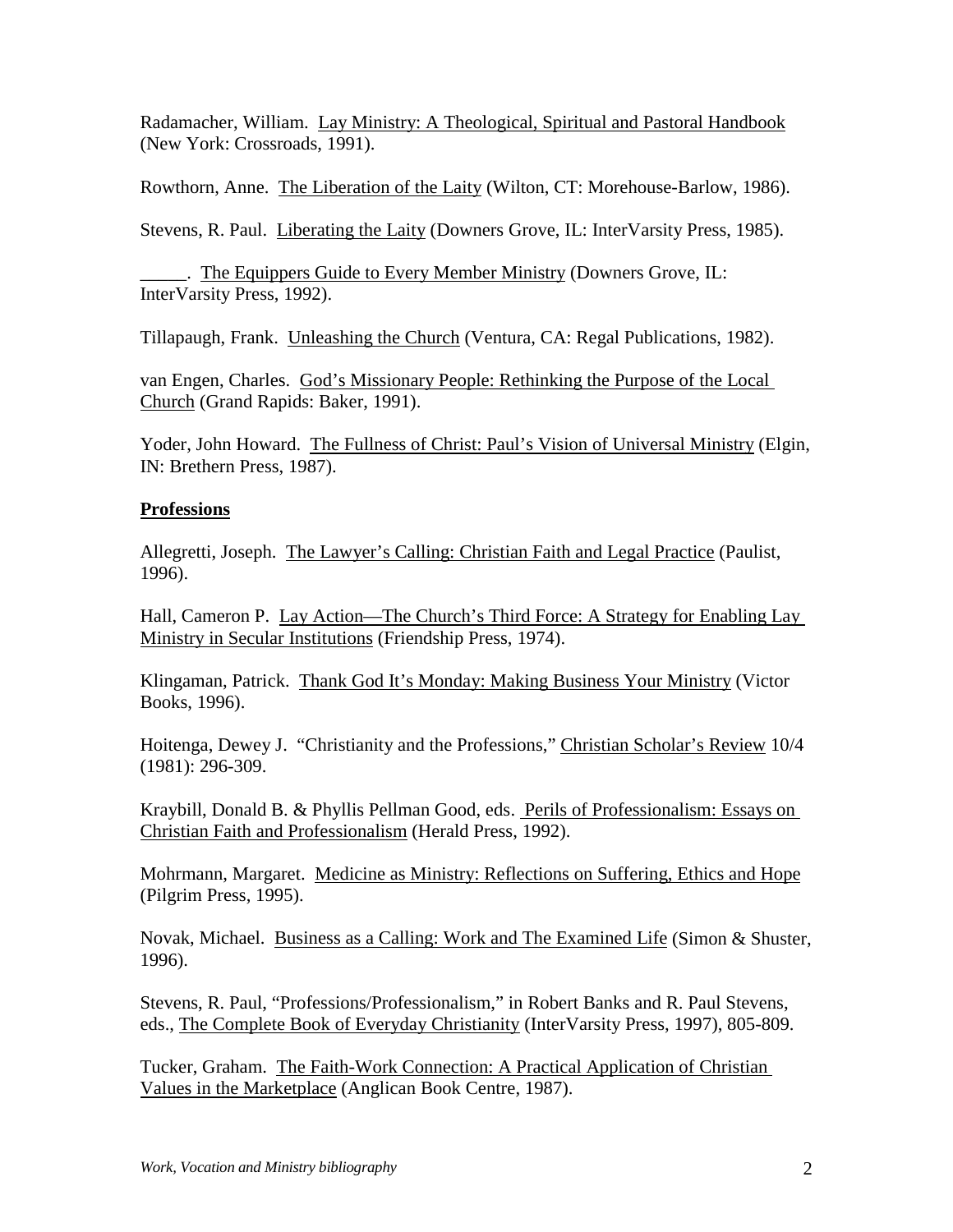Vanderkloet, Ed. In and Around the Workplace: Christian Direction in the World of Work (Christian Labour Association of Canada, 1992).

# **Spirituality of Work and Everyday Life**

Banks, Robert. Redeeming the Routines: Bringing Theology to Life (Victor Books, 1993).

Diehl, William. The Monday Connection: A Spirituality of Competency, Affirmation and Support in the Workplace (Harper, 1991).

Dreyer, Elizabeth. Earth Crammed with Heaven: A Spirituality of Everyday Life (Paulist, 1994).

Haughey, John. Converting 9 to 5: A Spirituality of Daily Work (Crossroad, 1989).

Holland, Joe. Creative Communion: Toward a Spirituality of Work (Paulist, 1989).

Mahedy, William & Christopher Carstens. Starting on Monday: Christian Living in the Workplace (Ballentine Books, 1987).

Mouw, Richard. Consulting the Faithful. (Novalis, 2002).

Palmer, Parker. The Active Life: Wisdom for Work, Creativity and Caring (Harper, 1990).

# **Theology of Work**

Babcock, Gary D. This Way of Life: A Theology of Christian Vocation (Grand Rapids: Eerdmans, 1998).

Banks, Robert, ed. Faith Goes to Work: Reflections from the Marketplace (Washington, DC: Alban Institute, 1993).

\_\_\_\_\_. God the Worker: Journeys into the Mind, Heart and Imagination of God (Valley Forge: Judson Press, 1994).

Bernbaum, John A. & Simon A. Steer. Why Work? Careers and Employment in Biblical Perspective (Baker, 1986).

Catherwood, Fred. On the Job: The Christian 9 to 5 (Zondervan, 1983).

Chenu, M.D. The Theology of Work (Regnery, 1963).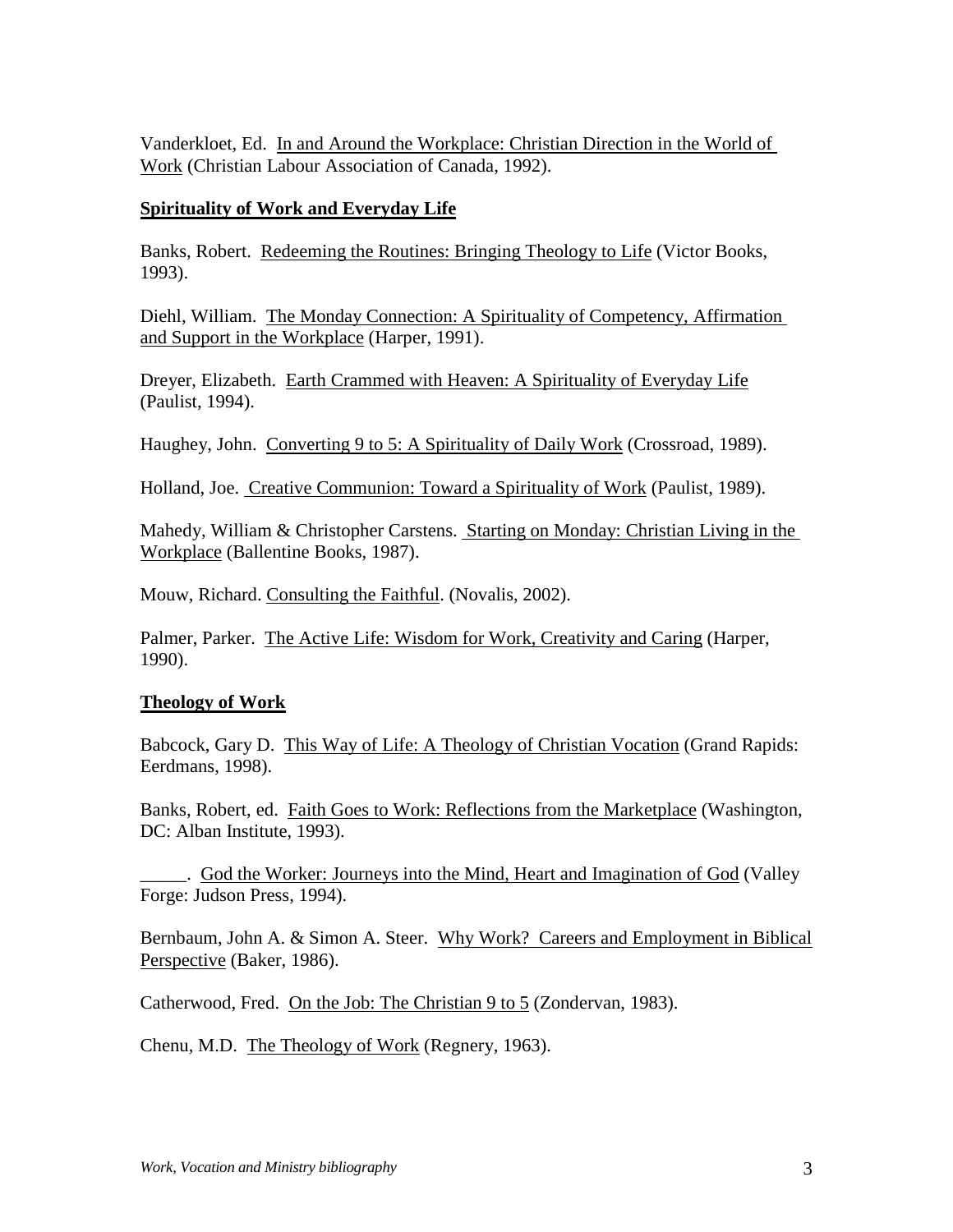Ellul, Jacques. "Work and Calling," in Callings, eds. J.Y. Halloway & W.D. Campbell (Paulist, 1974).

John Paul II. Laborem Exercens. (*On Human Work*). September 14, 1981. Available on Internet.

Fiorenza, Elisabeth Schussler & Anne Carr. Women, Work and Poverty (T & T Clark, 1987).

Georghegan, Arthur T. The Attitude Toward Labor in Early Christianity and Ancient Culture (Catholic University Press, 1945).

Hammond, Pete; R. Paul Stevens, and Todd Svanoe. The Marketplace Annotated Bibliography: A Christian Guide to Books on Work, Business and Vocation (Downers Grove: InterVarsity Press, 2002).

Hardy, Lee. Fabric of This World (Grand Rapids: Eerdmans, 1990).

Haughey, John. Converting Nine to Five: A Spirituality of Daily Work (New York: Crossroad, 1989).

Kaiser, Edwin G. Theology of Work (Newman Press, 1966).

Ling, Samuel. "Chinese Attitudes Toward Work and Vocation: A North American Perspective," Crux 24/3 (September 1988): 7-13.

Marshall, Paul, et al. Labour of Love: Essays on Work (Wedge Publications, 1980).

Marshall, Paul. "Calling, Work and Rest," in Christian Faith and Practice in the Modern World, eds. M. Noll & D. Wells (Eerdmans, 1988).

Marshall, Paul. A Kind of Life Imposed on Man: Vocation and Social Order from Tyndale to Locke (University of Toronto Press, 1996).

Preece, Gordon. Changing Work Values (Melbourne: Acorn Press, 1995).

Richardson, Alan. The Biblical Doctrine of Work (London: SCM Press, 1952).

Ryken, Leland. Redeeming the Time: A Christian Approach to Work and Leisure (Grand Rapids, MI: Baker, 1995).

Stevens, R. Paul. The Other Six Days: Vocation, Work and Ministry in Biblical Perspective (Grand Rapids: Eerdmans, 1999).

Tanner, Richard. Jesus Nine to Five (Burlington, Ontario: Welch, 1989).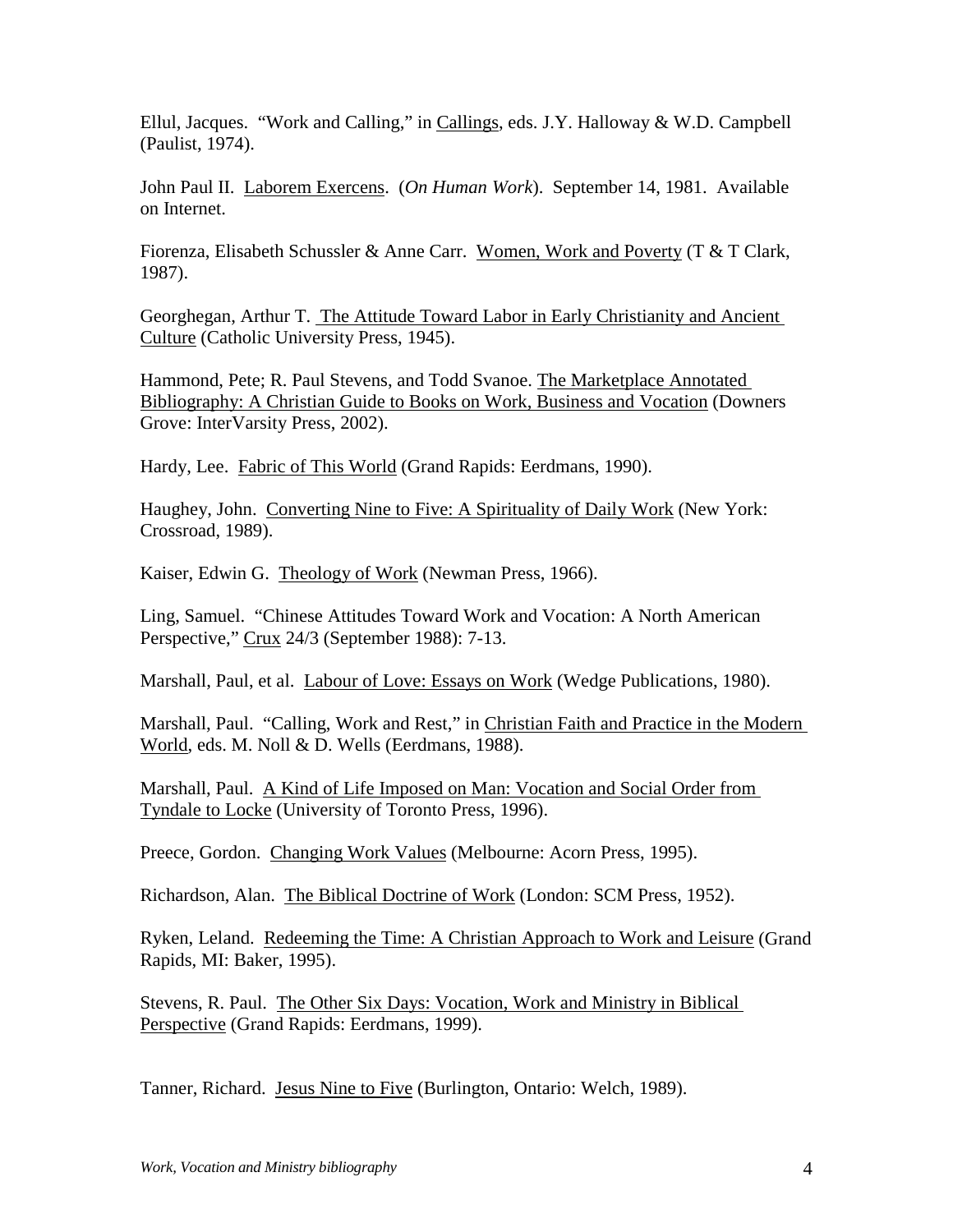Wan, Enoch. "Confucian Ethic and Attitudes toward Work," Crux 24/3 (September 1988): 2-6.

Volf, Miroslav. Work in the Spirit: Toward a Theology of Work (New York and Oxford: Oxford University Press, 1991).

# **Vocation**

Almen, Louis T. "Vocation in a Post-Vocational Age," Word and World 4 (1984):131- 140.

Badcock, Gary D. The Way of Life: A Theology of Christian Vocation (Eerdmans, 1998).

Douglas, Richard M. "Talent and Vocation in Humanist and Protestant Thought," in Action and Conviction in Early Modern Europe, eds. T. Rabb & J. Seigel (Princeton University Press, 1969).

Forrester, W.R. Christian Vocation: Studies in Faith and Work (Lutterworth Press, 1951).

Helm, Paul. The Callings: The Gospel in the World (Edinburgh: Banner of Truth Trust, 1987).

Kolden, Marc. "Luther on Vocation," Word and World 3 (1983): 382-390.

Klein, Christa R. "The Lay Vocation: At the Altar in the World," in Richard John Neuhaus and George Weigel, eds., Being Christian Today (Washington, DC: Ethics and Public Policy Center, 1976), 197-210.

Palmer, Parker J. Let Your Life Speak: Listening to the Voice of Vocation (San Francisco: Jossey-Bass, 2000).

# **Work in the New Millenium**

Friedman, Sara Ann. Work Matters: Women Talk about their Jobs and Their Lives (Penguin, 1996).

Furnham, Adrian. The Protestant Work Ethic: The Psychology of Work-Related Beliefs and Behaviours (Routledge, 1990).

Hart, Archibald. The Crazy-Making Workplace (Ann Arbor, MI: Servant Publications, 1993).